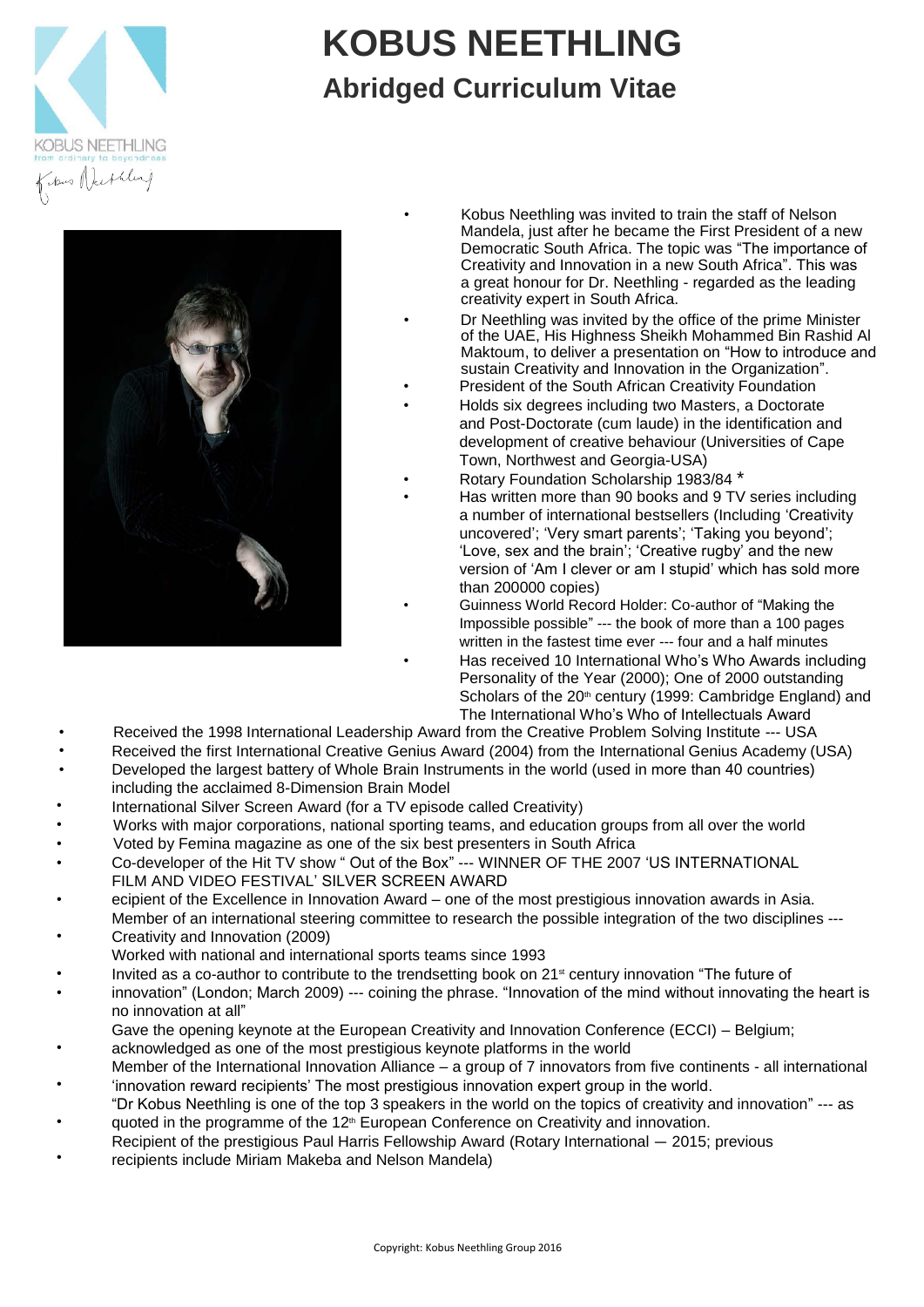# Topics for talks and training

## • CREATING A HAPPY ORGANIZATION

- $\Box$  Establishing a whole brain culture (Focusing on leadership and followership)
- $\Box$  Anchoring whole brain relationships throughout the organization
- $\Box$  Determine the thinking, emotions and attitudes that are still below the line
- Develop an action plan to eliminate the below-the-line factors completely (and the factors that are the happiness blockers)
- $\Box$  Anchor above the line (whole brain thinking and behaviour, mature emotions and meaningful productivity)
- $\Box$  The Above the Line model
- $\Box$  The International Happy People Results
- The Happiness Sustainability Programme

### **Moving from Ordinary to Beyondness**

- the ordinary paradigm (personal and business)
- ordinary creativity and ordinary results
- understanding the Stretch Zone and Stretch targets
- entering Beyondness
- developing the profile of a Beyonder
- creating new futures
- getting Beyonder results

#### • A New kind of creativity for a new kind of century

- the 3 zones of creativity
- the qualities of a Beyonder
- moving from problems to possibilities
- ideas for extraordinary times
- seeing the future first

#### • Using your Whole Brain in the 21<sup>st</sup> century

- understanding your 4 quadrant brain
- moving beyond your comfort zones
- discovering the 8 dimensions of your brain
- putting your 8‐dimesnsion brain into action **-**gaining an amazing edge